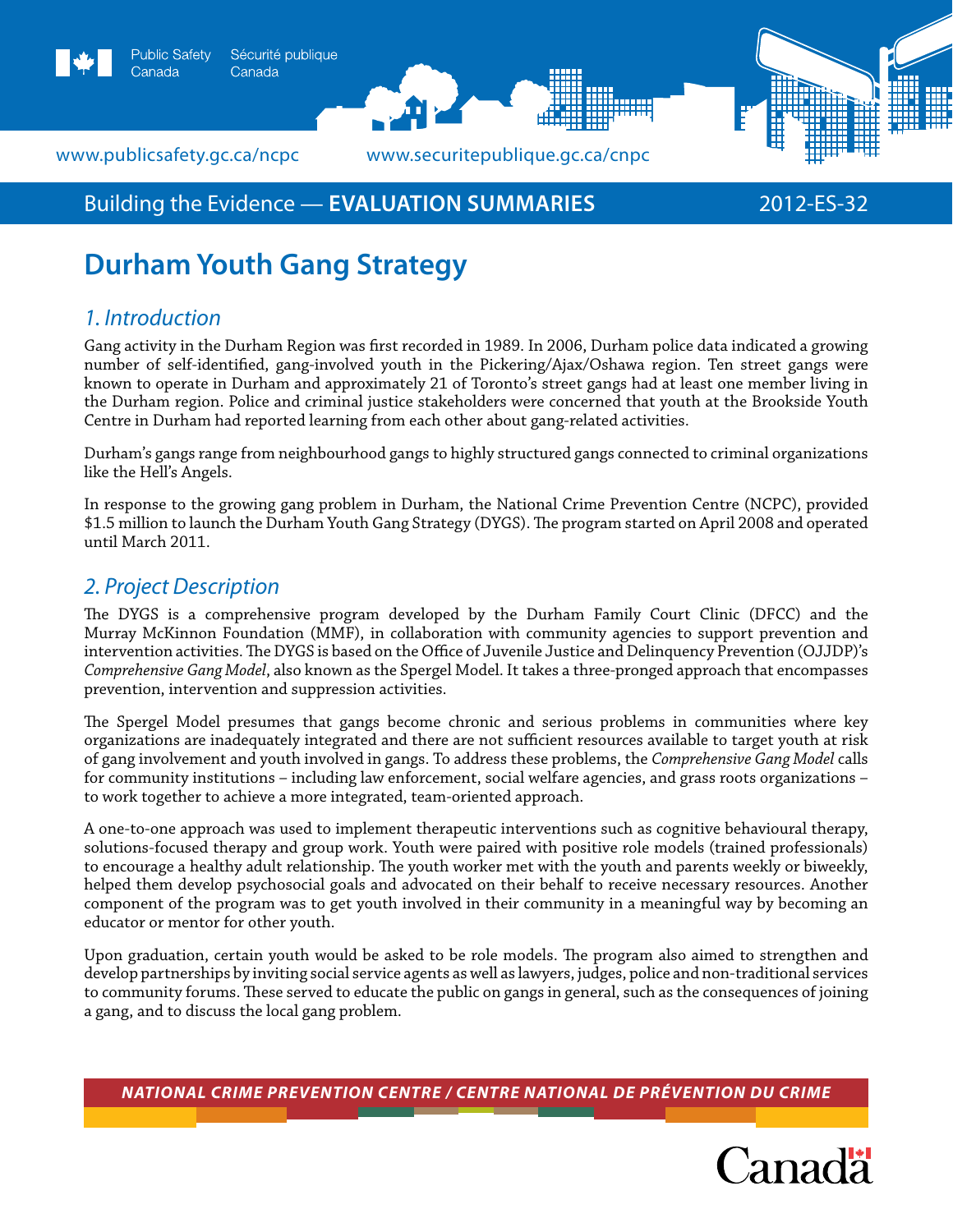The primary components of the program include:

#### **Community mobilization**

Mobilizing local residents, youth, community groups, civic leaders and agencies to plan, strengthen, or create new opportunities and linkages to existing organizations for gang-involved and at-risk youth; coordinating programs and services as well as the functions of staff within and across agencies.

#### **Social intervention**

Providing programs and social services to gang-involved youth and those at high risk of gang involvement; also, using DYGS workers to actively engage gang-involved youth.

#### **Opportunities provision**

Providing and facilitating access to educational, training and employment programs or services targeted to gang-involved youth and those at high risk of gang involvement. DYGS workers assist youth involved in the program by advocating for and supporting them through opportunities for educational, training, recreational and employment programs that may not have otherwise been available.

#### **Support**

The DYGS staff works closely with the police, probation case managers, child protection workers, and other service providers to provide youth with close support and encouragement.

#### **Organizational change and development**

Facilitating organizational change and development to help community agencies better address gang problems through a team problem-solving approach consistent with the philosophy of community and problem-oriented policing. Developing and implementing policies and processes that result in the most effective use of available and potential resources within and across agencies.

The primary goals of the program were to help youth increase their awareness of the consequences of gang involvement, to encourage a less positive attitude toward gangs, and to decrease the risk factors that make them prone to joining gangs.

## **Project Participants**

DYGS targeted youth, between 12 and 18 years of age, at risk of being involved in gang activity, already involved in gang activity, or attending high-risk schools. DYGS also worked with the parents of at-risk youth, parents in high-risk communities, and adults and community agencies, organizations and services.

According to the pre-test surveys (*n = 72*), the program engaged youth and young adults aged 13 to 20 years old. Of those who attended the DYGS program, 92% were males, 97% reported English as their first language, and 92% were Canadian citizens. Half of all participants identified themselves as Black (52%), while 21% identified themselves as mixed-heritage, and 21% as White.

Over three-quarters of the youth (85%) had been charged with a criminal offence. When youth were asked how many charges they had, their answers ranged from one to 50 charges. Break and entry was the most significant charge (25%), as well as assault (25%). Other common criminal charges included unarmed robbery (15%), theft (8%) and narcotics (8%).

Since the program began in April 2008, DYGS received 341 referral-based inquiries and 108 referrals were made for gang-prevention programming. Of these 108 referrals, 95 youth at risk of gang involvement and youth involved in gangs had enrolled in the DYGS program. The other 13 youth were discharged after the referral was made due to a number of factors. Of these 95 youth who received services, 72 youth consented to participate in the evaluation (a response rate of 76%) and completed the pre-survey instruments.

In addition, DYGS provided school-based Gang Awareness Workshops to 3,095 students in high-risk schools in the Durham Region, educating youth about the risks of youth joining gangs. DYGS reached community members by providing three Youth Gang Forums. A total of 1,014 community stakeholders attended these three forums, along with 60 members of the general public interested in the presence of gangs in the Durham Region.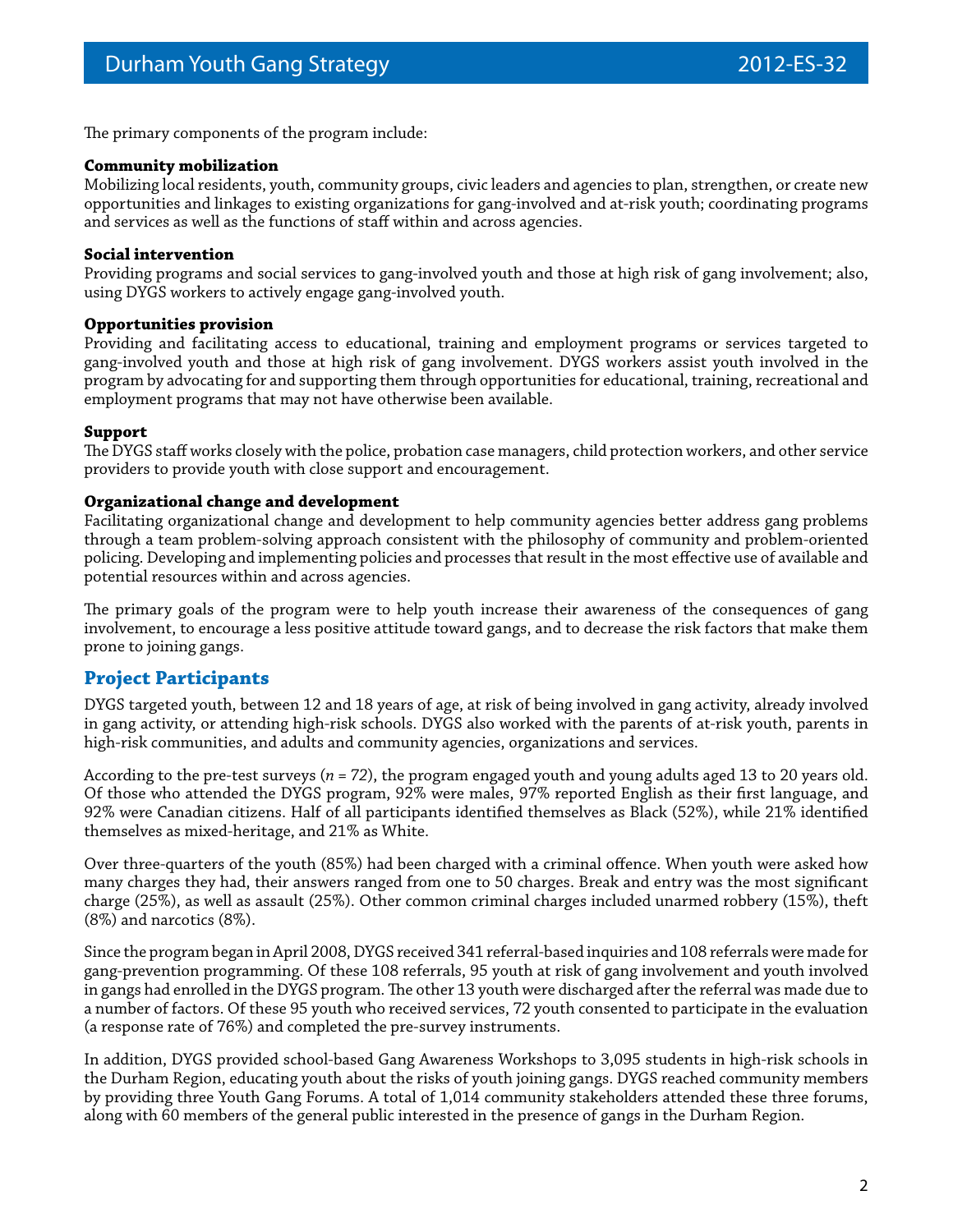# *3. Evaluation of the Program*

An independent process and outcome evaluation was conducted over a three-year period (2008-2011) to determine if the DYGS had achieved its objectives<sup>1</sup>. The evaluators employed a single group repeated measures design. Youth were tested at three points: pre-program, mid-program (three months) and post-program (six months). Focus groups were also conducted with youth, parents and stakeholders to qualify the quantitative results.

The evaluators determined that it was not feasible to have a comparable control group during the first year of the evaluation study. To control for threats to validity, the evaluators assessed how risk levels and relevant treatment contributed to change in the outcomes of interest. Groups of youth with lower risk levels and lower dosage levels acted as proxy comparisons.

Descriptive statistics were used to provide general information about demographics, risk levels and frequency of activities to measure dosage. The evaluators attempted to develop a fidelity tool to identify key program activities that needed to be implemented according to the work plan. The fidelity tool was also used to increase internal validity. The evaluators tracked external events that could have impacted the outcomes in order to factor these events into the statistical analyses. A tracking tool was developed to document and incorporate program dosage.

Semi-structured interviews were conducted with DYGS program staff and selected youth to provide an in-depth account of implementation issues. Interviews with staff were conducted at the program's office location. Interviews with youth were conducted in the community. They ranged from 30 to 60 minutes in duration.

During semi-structured interviews, the evaluators used a list of open-ended questions with each respondent. Based on the respondents' answers, the evaluator adapted the questions accordingly. The interviews were audiotaped, transcribed, and then imported into software for the qualitative analysis which identified themes through a grounded theory approach.

Outcome measures focused on assessing changes in anti-social attitudes towards law, the courts, the police, criminal activity, and peer connections to gangs. The measures examined changes in levels of aggression, substance abuse and emotional connections to family members. Behaviour-related measures included re-arrest rates, gang involvement and gang delinquency.

The research instruments developed used questions from the Comprehensive Gang Strategy, OJJDP survey and the Eurogang survey. The instrument package included a number of standardized and non-standardized tools.

Youth were given the choice of self-administering the survey for privacy reasons, in which case, they were instructed to put the completed survey in an envelope and seal it. They were also given the option to complete their survey with a DYGS worker.

Of the 72 youth who completed pre-test surveys, 34 (47%) completed the mid-test (six months), 28 (39%) the post-test survey (typically 12 months after the pre-test), and no youth completed the follow up survey (18 months after the pre-test).

# *4. Evaluation Findings*

The DYGS was able to reach its intended target group. Of the 51 youth in the program who were deemed at risk of gang involvement, scores indicated that all youth had met the minimum risk score to be eligible for the program. Six youth (12%) were deemed low-risk, and more than half of the youth at risk of gang involvement (63%) were deemed moderate-risk at entry into the program. Thirteen youth (25%) were deemed to be at high risk for gang involvement.

The average cost per youth was \$12,720 or \$385 per week, based on 95 participants, with an average of 33 weeks in the program. Of the 108 referrals plus 341 referral-based general inquiries, there were a total of 449 total referrals whose average cost per referral based inquiry was \$2,691.

<sup>1</sup> Saini, M. (2011) *Evaluation of the Durham Youth Gang Strategy*. MAS Information and Evaluation Group. Toronto, Canada.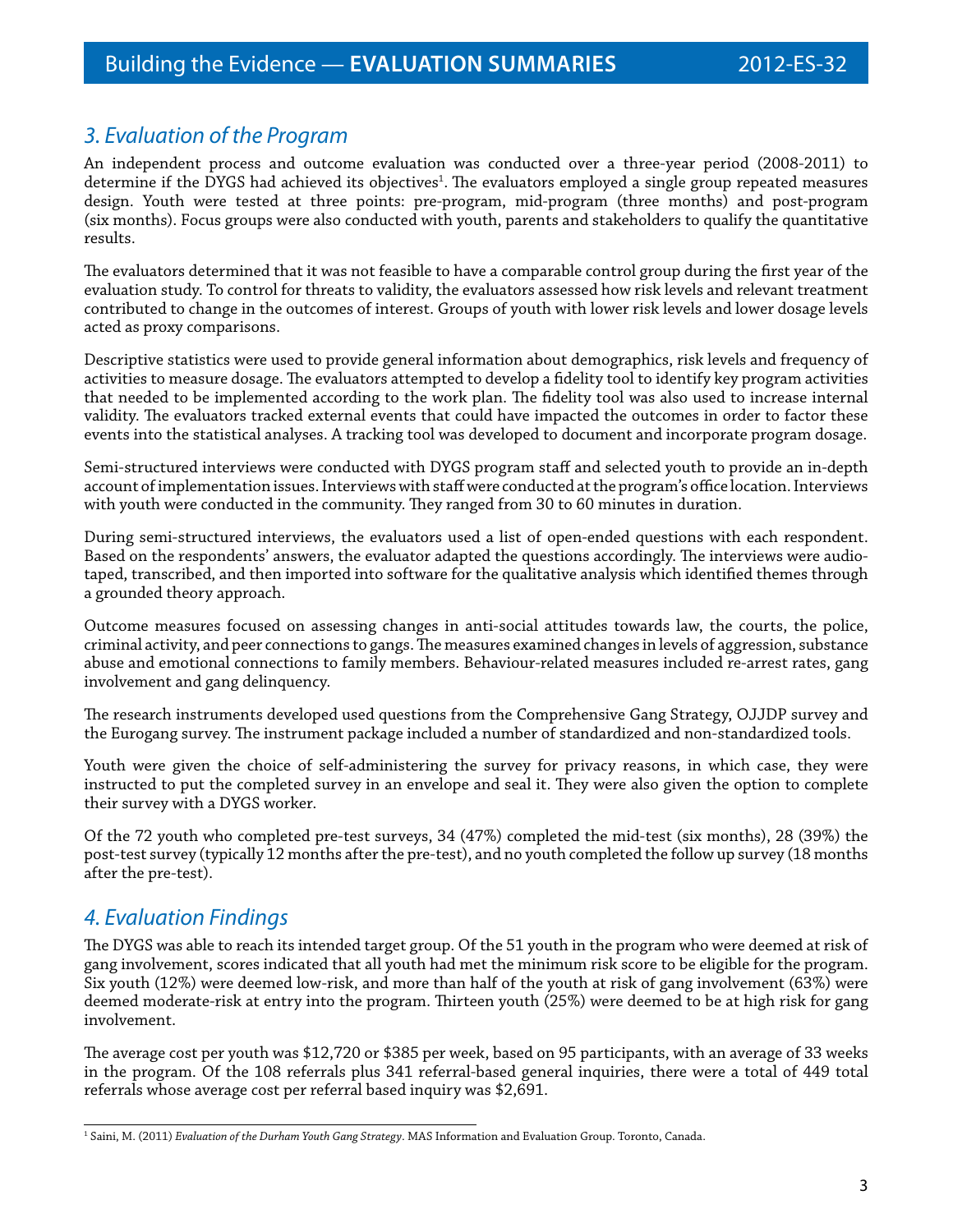## **Outcome Findings**

#### *Awareness and Beliefs*

#### **Youths' perception of criminal activity**

Youths' positive perceptions of criminal activity and delinquent peer relationships were reduced during the program. However, evidence suggests that the change process was slow. Qualitative interviews suggest that although engagement was an important factor for the success of youth in the program, building trust with staff took time and required substantial energy and commitment by staff to foster the positive relationships that helped facilitate the change.

#### **Perceptions of the police**

Youths' perceptions of the police, the courts and the laws remained unchanged.

#### *Attitudes*

#### **Attitudes towards criminal activity**

For youth who completed the program, the results show a significant reduction ( $p < .05$ ) in positive attitudes towards criminal activity with a moderate effect size (*ES = 0.30*). Again, the data suggests that youth perceptions of criminal activity did not change quickly, as this change occurred six months after being in the program. The Post-hoc Pairwise Comparisons analysis shows that there was a significant mean difference between pre and post measures (MD =  $-3.348$ , SE = 1.02, p < .010).

#### *Risk and Protective Factors*

#### **School attendance**

Based on self-report, there was a significant increase in the number of youth attending school at the post-test. In qualitative interviews with DYGS staff, they indicated that it was difficult to place youth involved in the DYGS program in schools, especially in cases where youth experienced disciplinary action. DYGS staff stated that they worked diligently to place the youth in alternative programs despite these challenges. The findings support a positive effect for these efforts given the positive change in the youths' school attendance at the post-test.

#### **Youth interaction with family members**

The results show a significant increase in youths' closeness with their family members at the completion of the program with moderate effect (ES = 0.39, p < .05). Post-hoc Pairwise Comparisons analysis shows that the significant mean difference change occurred between pre- and mid- measures (MD = -2.565, SE = .913, p  $\lt$  .05) and between pre- and post- measures (MD = -3.261, SE = .894,  $p < .05$ ).

This suggests that youths' connections with their family members changed significantly within the first six months of their involvement with the program. Although DYGS was unable to recruit parents into the program, it seems that youths' perceptions of their families improved even without parental participation. This is a surprising finding, especially since family closeness scores were not significantly predicted by factors related to the youths' level of family support, weekly attendance or the number of program sessions completed. The reasons for this positive change in family closeness remain unclear.

#### **Employment opportunities**

The findings suggest that the program was not able to contribute to an increase in youth employment opportunities by the end of the program. Simply asking youth if they had employment may not have been a viable way to determine if the program had helped youth find employment. Consequently, additional indicators of employment were developed during the evaluation. At the post-test, 33% (six of the 19 youth) reported receiving employment training during the six month time period.

### *Behaviours*

#### **Peer association with gang members**

The results show a significant reduction in youths' closeness with peers involved in gangs ( $p < .05$ ) with a moderate effect (ES = 0.38). Post-hoc Pairwise Comparisons analysis shows that the significant mean difference change occurred between pre- and post- measures (MD = -2.056, SE = .739, p < .05), suggesting that youth disconnection with peers involved in gangs also changed slowly while in the program.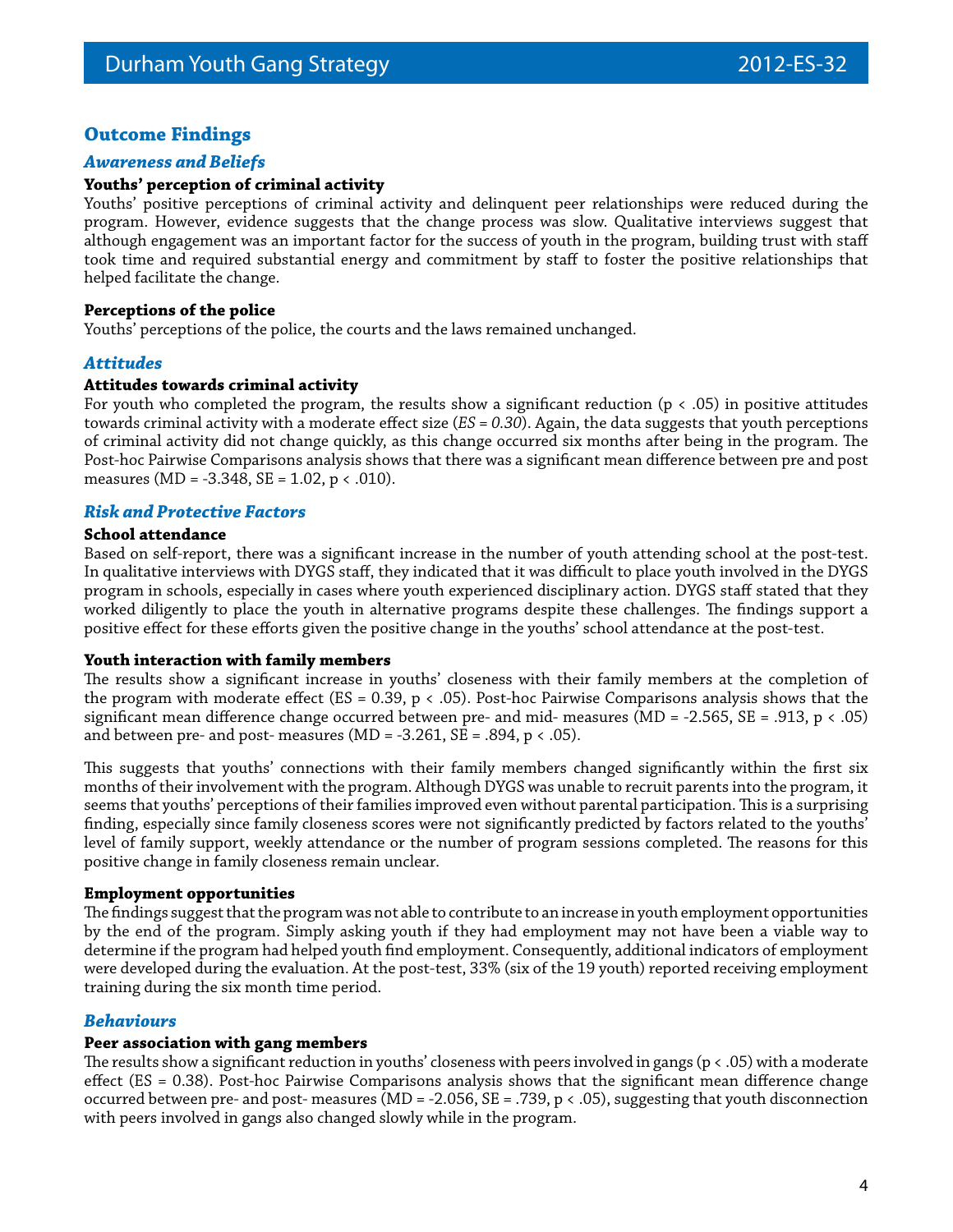Post-hoc Comparison analysis also showed a significant mean difference for youth at risk of gang involvement compared to youth involved in gangs (MD = -2.270, SE = .703, p < 0.05). This supports the need for a differential response when working with both youth at risk of gang involvement and those involved with gangs.

#### **Gang involvement**

Findings demonstrate that the program did not have an impact on gang involvement. These results must be viewed with caution given the small sample size available at the post-test. These findings suggest that membership in Durham Region gangs may be more stable than transient, making it potentially difficult to help youth leave a gang once they are involved.

#### **Drug and alcohol use**

Overall, youth reported that their drug of choice was marijuana. A statistically significant finding of less drug use was found from pre-test to mid-test but no difference was found from pre-test to post-test. Differences in alcohol use by youth at the end of the program were not statistically significant.

#### **Delinquency**

To measure potential changes in delinquency, a pre- and post-test assessment of youth with prior charges (at least six months prior to completing the surveys) was conducted. The change in the number of charges at the post-test was not significant. However, assaults dropped from 18% to 7% and break-and-enter dropped from 18% to 1%. These findings were triangulated with the interviews with the youth which suggested that additional charges while in the program were mostly due to breaches of probation.

### **Evaluation Limitations**

The findings of this evaluation are subject to a number of limitations. Most importantly, the evaluators were not able to create a feasible comparison group. However, the team used multivariate analysis to address possible threats to internal validity related to confounding variables. The lack of a comparison group reduced the confidence related to isolating the program's contribution to the outcomes being assessed. The sample size was also too small to administer the 18-month (after the pre-test) follow-up tests after program implementation.

## *5. Lessons Learned and Recommendations*

### **Program Delivery**

The differential trajectory of youth at risk of gang involvement and youth involved in gangs highlights the need to provide two separate programs. The dual target group presumes that the project will be able to provide a tailored program to address the varying needs of these two groups. Only one program was provided for the two different target groups.

Separately tracking and documenting the progress of youth at risk of gang involvement and youth involved in gangs would provide a better understanding of the unique experiences and needs of these target populations. This would allow the monitoring of programs developed specific to the unique needs of the youth involved in the program.

DYGS staff reported that a number of sessions with youth have included text-messaging and emails between staff and youth, but these were not being reported as "participation" given that this was not face-to-face contact. Incorporating new technology into program implementation and evaluation should be considered. The nature of the "texting" however should demonstrate a link between the "treatment" and "risk" factors identified by case managers.

Results of the process evaluation demonstrate that 12 youth per worker is an appropriate caseload to provide weekly sessions with each youth for the program duration (one year). With three staff, each with a caseload of 12 youth, the maximum number of youth included in the program should not exceed 36 youth for any given year.

Based on the success of the community and public forums to increase community members' knowledge about youth gangs, staff should develop strategies to engage public and community members and give them the opportunity to participate in local youth gang initiatives.